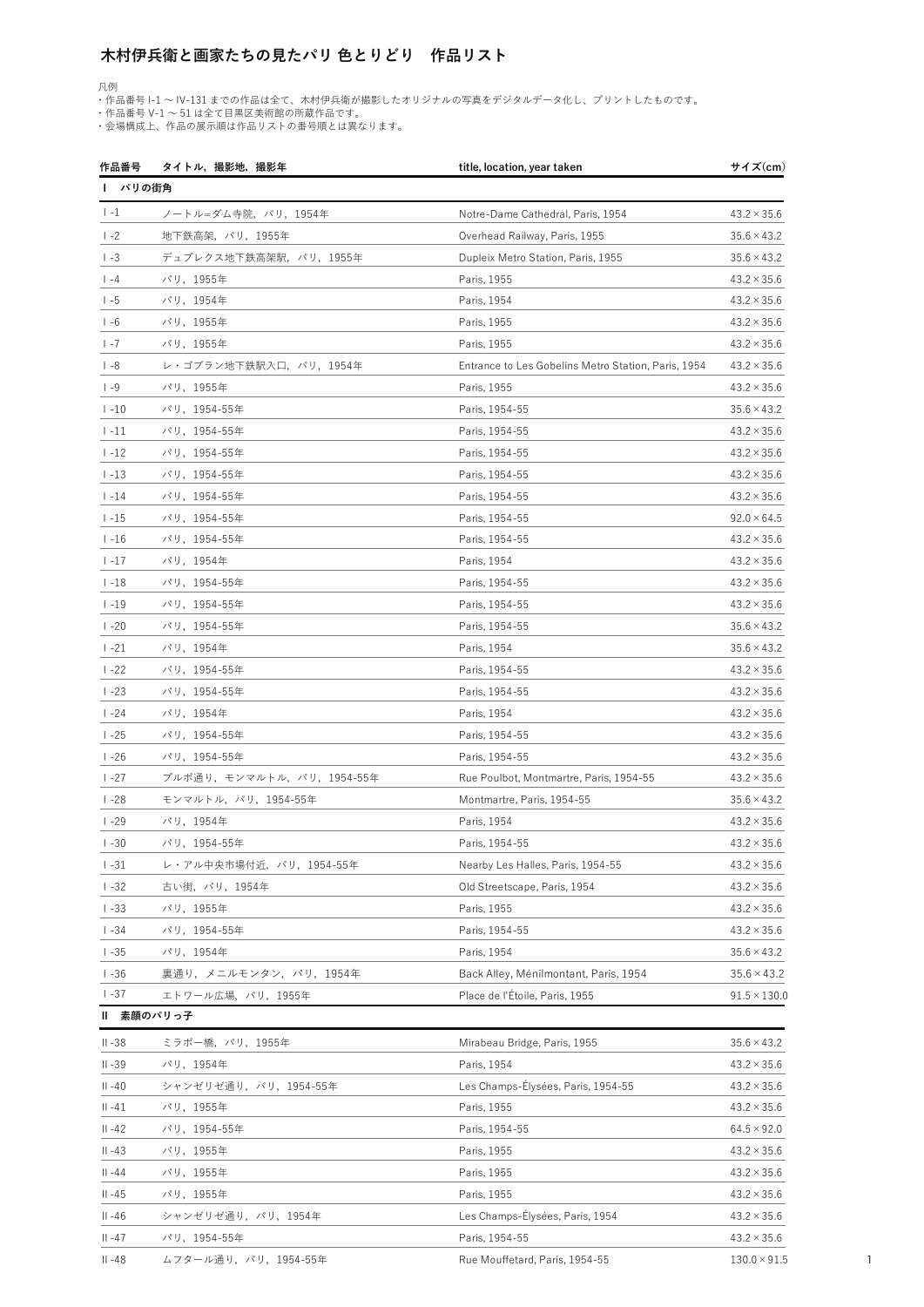| $II - 49$   | パリ, 1954-55年              | Paris, 1954-55                                                  | $43.2 \times 35.6$  |
|-------------|---------------------------|-----------------------------------------------------------------|---------------------|
| $II - 50$   | パリ,1955年                  | Paris, 1955                                                     | $43.2 \times 35.6$  |
| $II - 51$   | パリ,1954年                  | Paris, 1954                                                     | $43.2 \times 35.6$  |
| $II - 52$   | パリ, 1954-55年              | Paris, 1954-55                                                  | $43.2 \times 35.6$  |
| $II - 53$   | パリ, 1955年                 | Paris, 1955                                                     | $43.2 \times 35.6$  |
| $II - 54$   | パリ,1954-55年               | Paris, 1954-55                                                  | $43.2 \times 35.6$  |
| $II - 55$   | 下町のおかみさん,メニルモンタン,パリ,1955年 | Housewife, Ménilmontant, Paris, 1955                            | $130.0 \times 91.5$ |
| $II - 56$   | パリ, 1954年                 | Paris, 1954                                                     | $43.2 \times 35.6$  |
| $II - 57$   | パリ, 1954-55年              | Paris, 1954-55                                                  | $43.2 \times 35.6$  |
| $II - 58$   | パリ,1955年                  | Paris, 1955                                                     | $35.6 \times 43.2$  |
| $II - 59$   | パリ,1955年                  | Paris, 1955                                                     | $35.6 \times 43.2$  |
| $II - 60$   | パリ, 1954-55年              | Paris, 1954-55                                                  | $43.2 \times 35.6$  |
| $II - 61$   | ブロワ,1954年                 | <b>Blois, 1954</b>                                              | $43.2 \times 35.6$  |
| $II - 62$   | パリ, 1954-55年              | Paris, 1954-55                                                  | $92.0 \times 64.5$  |
| $II - 63$   | 焼栗屋,パリ,1954年              | Chestnut Seller, Paris, 1954                                    | $35.6 \times 43.2$  |
| $II - 64$   | パリ,1955年                  | Paris, 1955                                                     | $43.2 \times 35.6$  |
| $II - 65$   | パリ, 1954-55年              | Paris, 1954-55                                                  | $43.2 \times 35.6$  |
| $II - 66$   | パリ,1954-55年               | Paris, 1954-55                                                  | $43.2 \times 35.6$  |
| $II - 67$   | パリ, 1954-55年              | Paris, 1954-55                                                  | $43.2 \times 35.6$  |
| $II - 68$   | パリ, 1954-55年              | Paris, 1954-55                                                  | $43.2 \times 35.6$  |
| $II - 69$   | モンマルトル、パリ、1954-55年        | Montmartre, Paris, 1954-55                                      | $43.2 \times 35.6$  |
| $II - 70$   | パリ, 1954-55年              | Paris, 1954-55                                                  | $43.2 \times 35.6$  |
| $II - 71$   | モンマルトル, パリ, 1954-55年      | Montmartre, Paris, 1954-55                                      | $43.2 \times 35.6$  |
| $II - 72$   | パリ,1954-55年               | Paris, 1954-55                                                  | $43.2 \times 35.6$  |
| $II - 73$   | パリ,1954年                  | Paris, 1954                                                     | $35.6 \times 43.2$  |
| Ⅲ 安らぐパリ     |                           |                                                                 |                     |
| $III - 74$  | パリ,1954-55年               | Paris, 1954-55                                                  | $35.6 \times 43.2$  |
| $III - 75$  | ロンシャン競馬場, パリ, 1954年       | At Longchamp Racecourse, Paris, 1954                            | $43.2 \times 35.6$  |
| $III - 76$  | ロンシャン競馬場、パリ、1954年         | At Longchamp Racecourse, Paris, 1954                            | $43.2 \times 35.6$  |
| $III - 77$  | ロンシャン競馬場、パリ、1954年         | At Longchamp Racecourse, Paris, 1954                            | $130.0 \times 91.5$ |
| III-78      | ロンシャン競馬場,パリ,1954年         | At Longchamp Racecourse, Paris, 1954                            | $35.6 \times 43.2$  |
| $III - 79$  | ロンシャン競馬場,パリ,1954年         | At Longchamp Racecourse, Paris, 1954                            | $43.2 \times 35.6$  |
| III-80      | カフェにて、パリ、1955年            | At a Café, Paris, 1955                                          | $43.2 \times 35.6$  |
| III-81      | パリの女,シャンゼリゼ通り,パリ,1955年    | Parisian Woman, Les Champs-Elysées, Paris, 1955                 | $92.0 \times 64.5$  |
| III-82      | パリの女,シャンゼリゼ通り,パリ,1955年    | Parisian Woman, Les Champs-Élysées, Paris, 1955                 | $43.2 \times 35.6$  |
| $III - 83$  | パリ, 1955年                 | Paris, 1955                                                     | $43.2 \times 35.6$  |
| III-84      | カフェのバンド,パリ,1954年          | Café Band, Paris, 1954                                          | $91.5 \times 130$   |
| $III - 85$  | パリ,1954-55年               | Paris, 1954-55                                                  | $35.6 \times 43.2$  |
| III-86      | パリ, 1955年                 | Paris, 1955                                                     | $35.6 \times 43.2$  |
| III-87      | パリ,1954年                  | Paris, 1954                                                     | $35.6 \times 43.2$  |
| $III - 88$  | セーヌ河岸の古本屋,パリ,1954年        | Secondhand bookseller on the banks of the Seine,<br>Paris, 1954 | $35.6 \times 43.2$  |
| III-89      | モンパルナス墓地、パリ、1954年         | Montparnasse Cemetery, Paris, 1954                              | $43.2 \times 35.6$  |
| III-90      | パリ, 1954-55年              | Paris, 1954-55                                                  | $43.2 \times 35.6$  |
| $III - 91$  | リュクサンブール公園にて、パリ, 1954年    | At Luxembourg Garden, Paris, 1954                               | $35.6 \times 43.2$  |
| $III - 92$  | テュイルリー公園にて,パリ,1955年       | At Tuileries Garden, Paris, 1955                                | $43.2 \times 35.6$  |
| $III - 93$  | テュイルリー公園にて,パリ,1955年       | At Tuileries Garden, Paris, 1955                                | $43.2 \times 35.6$  |
| III-94      | リュクサンブール公園にて,パリ,1954年     | At Luxembourg Garden, Paris, 1954                               | $43.2 \times 35.6$  |
| $III - 95$  | リュクサンブール公園にて、パリ、1954年     | At Luxembourg Garden, Paris, 1954                               | $43.2 \times 35.6$  |
| $III - 96$  | パリ, 1954-55年              | Paris, 1954-55                                                  | $35.6 \times 43.2$  |
| $III - 97$  | 霧の森,シャンボール,1954年          | Misty Forest, Chambord, 1954                                    | $64.5 \times 92.0$  |
|             |                           |                                                                 |                     |
| $III - 98$  | シャンボール, 1954年             | Chambord, 1954                                                  | $35.6 \times 43.2$  |
| $III - 99$  | パリからブロワへむかう途上で,1954年      | On the way to Blois from Paris, 1954                            | $35.6 \times 43.2$  |
| $III - 100$ | パリからブロワへむかう途上で,1954年      | On the way to Blois from Paris, 1954                            | $43.2 \times 35.6$  |
| $III - 101$ | マルヌ河畔,パリ郊外,1954年          | On the banks of the Marne, a suburb of Paris, 1954              | $64.5 \times 92.0$  |
| $III - 102$ | マルヌ河畔,パリ郊外,1954年          | On the banks of the Marne, a suburb of Paris, 1954              | $35.6 \times 43.2$  |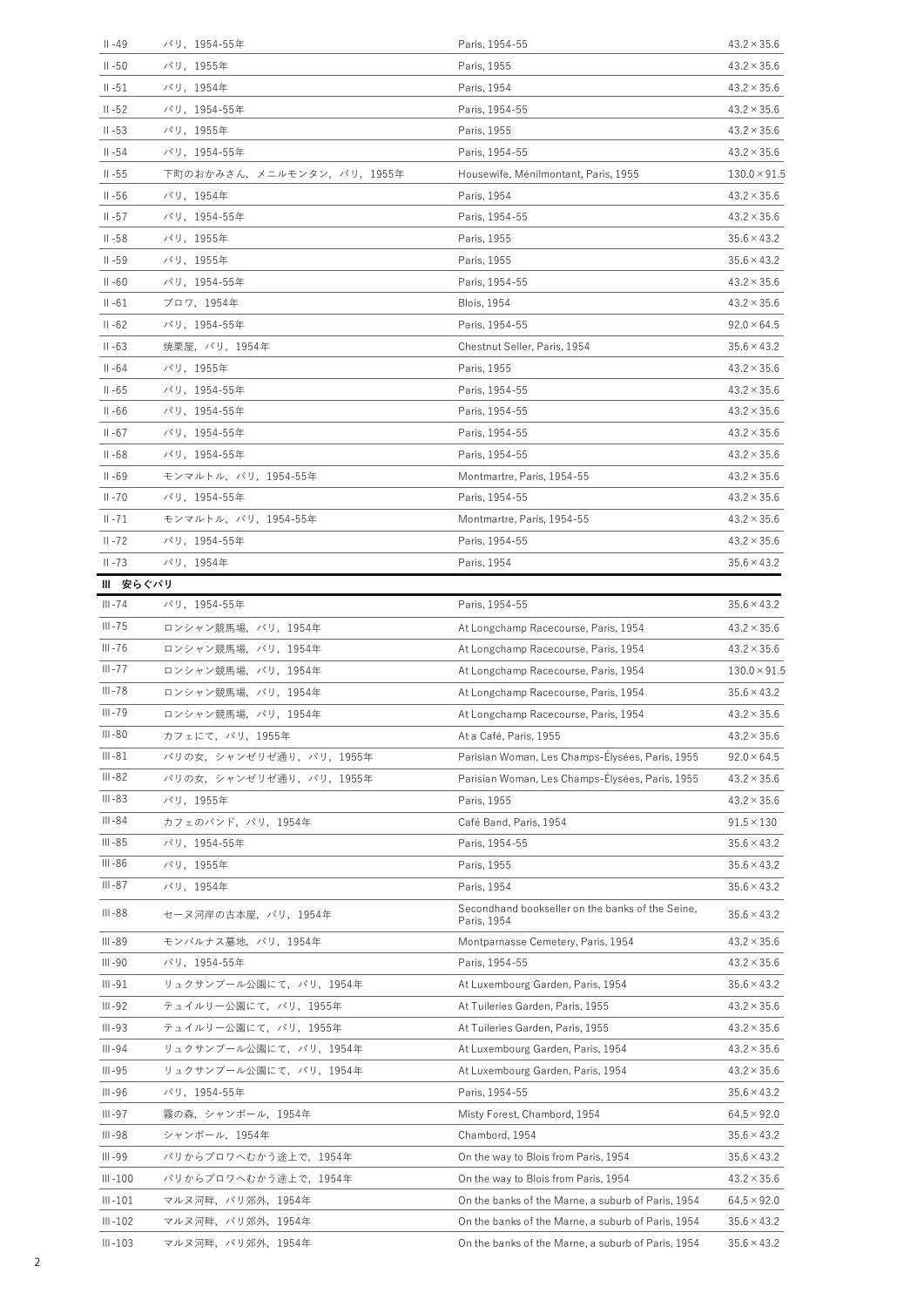| $III - 105$<br>マルヌ河畔,パリ郊外,1954年<br>$35.6 \times 43.2$<br>On the banks of the Marne, a suburb of Paris, 1954<br>$III - 106$<br>サン・マルタン運河,パリ,1955年<br>Canal Saint-Martin, Paris, 1955<br>$43.2 \times 35.6$<br>$III - 107$<br>サン・マルタン運河、パリ、1955年<br>Canal Saint-Martin, Paris, 1955<br>$43.2 \times 35.6$<br>$III - 108$<br>パリ, 1954-55年<br>Paris, 1954-55<br>$35.6 \times 43.2$<br>$III - 109$<br>パリ, 1954-55年<br>Paris, 1954-55<br>$43.2 \times 35.6$<br>Bastille Day in the Craftsmen's Quarter, Ménilmontant,<br>$III - 110$<br>$43.2 \times 35.6$<br>職人町のパリ祭, メニルモンタン, パリ, 1955年<br>Paris, 1955<br>Bastille Day in the Craftsmen's Quarter, Ménilmontant,<br>$III - 111$<br>職人町のパリ祭,メニルモンタン,パリ,1955年<br>$35.6 \times 43.2$<br>Paris, 1955<br>Bastille Day in the Craftsmen's Quarter, Ménilmontant,<br>$III - 112$<br>$35.6 \times 43.2$<br>職人町のパリ祭,メニルモンタン,パリ,1955年<br>Paris, 1955<br>Bronze Statue of Balzac on a Misty Evening,<br>霧の夜、バルザックの銅像、モンパルナス、パリ、1954年<br>$IV-113$<br>$43.2 \times 35.6$<br>Montparnasse, Paris, 1954<br>$IV-114$<br>霧の日, パリ, 1954-55年<br>Paris in the Mist, Paris, 1954-55<br>$43.2 \times 35.6$<br>$IV-115$<br>雑誌スタンドのおばさん, パリ, 1954年<br>Bookstand Lady, Paris, 1954<br>$43.2 \times 35.6$<br>$IV-116$<br>パリ, 1954-55年<br>Paris, 1954-55<br>$35.6 \times 43.2$<br>$IV-117$<br>パリ, 1954-55年<br>Paris, 1954-55<br>$35.6 \times 43.2$<br>$IV-118$<br>夕暮れのコンコルド広場,パリ,1954年<br>Evening at Place de la Concorde, Paris, 1954<br>$35.6 \times 43.2$<br>$IV-119$<br>パリ, 1954-55年<br>Paris, 1954-55<br>$35.6 \times 43.2$<br>$IV - 120$<br>$35.6 \times 43.2$<br>パリ,1954-55年<br>Paris, 1954-55<br>$IV-121$<br>霧の夜,モンパルナス,パリ,1954年<br>Misty Evening, Montparnasse, Paris, 1954<br>$43.2 \times 35.6$<br>$IV-122$<br>赤い霧、モンパルナス、パリ、1954年<br>Fancy Red, Montparnasse, Paris, 1954<br>$43.2 \times 35.6$<br>$IV-123$<br>帽子をかぶるマヌカン, パリ, 1955年<br>Millinery Model, Paris, 1955<br>$43.2 \times 35.6$<br>ジョアンビル撮影所のミシェル・モルガン、パリ郊外,<br>Michèle Morgan at the Joinville Studios,<br>$IV-124$<br>$43.2 \times 35.6$<br>1955年<br>a suburb of Paris, 1955<br>$IV-125$<br>手鏡, パリ, 1955年<br>Hand Mirror, Paris, 1955<br>$43.2 \times 35.6$<br>$IV-126$<br>マヌカン, パリ, 1955年<br>Model, Paris, 1955<br>$43.2 \times 35.6$<br>$IV-127$<br>ファッションショー, パリ, 1954年<br>Fashion Show, Paris, 1954<br>$43.2 \times 35.6$<br>$IV-128$<br>マヌカン,パリ,1955年<br>Model, Paris, 1955<br>$43.2 \times 35.6$<br>$IV-129$<br>マヌカン, パリ, 1955年<br>Model, Paris, 1955<br>$43.2 \times 35.6$<br>$IV-130$<br>ジバンシーのコレクション会場, パリ, 1955年<br>Givenchy Fashion Show, Paris, 1955<br>$43.2 \times 35.6$<br>$IV-131$<br>ジバンシーのコレクション会場,パリ,1955年<br>Givenchy Fashion Show, Paris, 1955 | $III - 104$ | マルヌ河畔,パリ郊外,1954年 | On the banks of the Marne, a suburb of Paris, 1954 | $43.2 \times 35.6$  |
|---------------------------------------------------------------------------------------------------------------------------------------------------------------------------------------------------------------------------------------------------------------------------------------------------------------------------------------------------------------------------------------------------------------------------------------------------------------------------------------------------------------------------------------------------------------------------------------------------------------------------------------------------------------------------------------------------------------------------------------------------------------------------------------------------------------------------------------------------------------------------------------------------------------------------------------------------------------------------------------------------------------------------------------------------------------------------------------------------------------------------------------------------------------------------------------------------------------------------------------------------------------------------------------------------------------------------------------------------------------------------------------------------------------------------------------------------------------------------------------------------------------------------------------------------------------------------------------------------------------------------------------------------------------------------------------------------------------------------------------------------------------------------------------------------------------------------------------------------------------------------------------------------------------------------------------------------------------------------------------------------------------------------------------------------------------------------------------------------------------------------------------------------------------------------------------------------------------------------------------------------------------------------------------------------------------------------------------------------------------------------------------------------------------------------------------------------------------------------------------------------------------------------------------------------------------------------------------------------------------------------------------------------------------|-------------|------------------|----------------------------------------------------|---------------------|
|                                                                                                                                                                                                                                                                                                                                                                                                                                                                                                                                                                                                                                                                                                                                                                                                                                                                                                                                                                                                                                                                                                                                                                                                                                                                                                                                                                                                                                                                                                                                                                                                                                                                                                                                                                                                                                                                                                                                                                                                                                                                                                                                                                                                                                                                                                                                                                                                                                                                                                                                                                                                                                                               |             |                  |                                                    |                     |
|                                                                                                                                                                                                                                                                                                                                                                                                                                                                                                                                                                                                                                                                                                                                                                                                                                                                                                                                                                                                                                                                                                                                                                                                                                                                                                                                                                                                                                                                                                                                                                                                                                                                                                                                                                                                                                                                                                                                                                                                                                                                                                                                                                                                                                                                                                                                                                                                                                                                                                                                                                                                                                                               |             |                  |                                                    |                     |
|                                                                                                                                                                                                                                                                                                                                                                                                                                                                                                                                                                                                                                                                                                                                                                                                                                                                                                                                                                                                                                                                                                                                                                                                                                                                                                                                                                                                                                                                                                                                                                                                                                                                                                                                                                                                                                                                                                                                                                                                                                                                                                                                                                                                                                                                                                                                                                                                                                                                                                                                                                                                                                                               |             |                  |                                                    |                     |
|                                                                                                                                                                                                                                                                                                                                                                                                                                                                                                                                                                                                                                                                                                                                                                                                                                                                                                                                                                                                                                                                                                                                                                                                                                                                                                                                                                                                                                                                                                                                                                                                                                                                                                                                                                                                                                                                                                                                                                                                                                                                                                                                                                                                                                                                                                                                                                                                                                                                                                                                                                                                                                                               |             |                  |                                                    |                     |
|                                                                                                                                                                                                                                                                                                                                                                                                                                                                                                                                                                                                                                                                                                                                                                                                                                                                                                                                                                                                                                                                                                                                                                                                                                                                                                                                                                                                                                                                                                                                                                                                                                                                                                                                                                                                                                                                                                                                                                                                                                                                                                                                                                                                                                                                                                                                                                                                                                                                                                                                                                                                                                                               |             |                  |                                                    |                     |
|                                                                                                                                                                                                                                                                                                                                                                                                                                                                                                                                                                                                                                                                                                                                                                                                                                                                                                                                                                                                                                                                                                                                                                                                                                                                                                                                                                                                                                                                                                                                                                                                                                                                                                                                                                                                                                                                                                                                                                                                                                                                                                                                                                                                                                                                                                                                                                                                                                                                                                                                                                                                                                                               |             |                  |                                                    |                     |
|                                                                                                                                                                                                                                                                                                                                                                                                                                                                                                                                                                                                                                                                                                                                                                                                                                                                                                                                                                                                                                                                                                                                                                                                                                                                                                                                                                                                                                                                                                                                                                                                                                                                                                                                                                                                                                                                                                                                                                                                                                                                                                                                                                                                                                                                                                                                                                                                                                                                                                                                                                                                                                                               |             |                  |                                                    |                     |
|                                                                                                                                                                                                                                                                                                                                                                                                                                                                                                                                                                                                                                                                                                                                                                                                                                                                                                                                                                                                                                                                                                                                                                                                                                                                                                                                                                                                                                                                                                                                                                                                                                                                                                                                                                                                                                                                                                                                                                                                                                                                                                                                                                                                                                                                                                                                                                                                                                                                                                                                                                                                                                                               |             |                  |                                                    |                     |
|                                                                                                                                                                                                                                                                                                                                                                                                                                                                                                                                                                                                                                                                                                                                                                                                                                                                                                                                                                                                                                                                                                                                                                                                                                                                                                                                                                                                                                                                                                                                                                                                                                                                                                                                                                                                                                                                                                                                                                                                                                                                                                                                                                                                                                                                                                                                                                                                                                                                                                                                                                                                                                                               |             |                  |                                                    |                     |
|                                                                                                                                                                                                                                                                                                                                                                                                                                                                                                                                                                                                                                                                                                                                                                                                                                                                                                                                                                                                                                                                                                                                                                                                                                                                                                                                                                                                                                                                                                                                                                                                                                                                                                                                                                                                                                                                                                                                                                                                                                                                                                                                                                                                                                                                                                                                                                                                                                                                                                                                                                                                                                                               |             |                  |                                                    |                     |
|                                                                                                                                                                                                                                                                                                                                                                                                                                                                                                                                                                                                                                                                                                                                                                                                                                                                                                                                                                                                                                                                                                                                                                                                                                                                                                                                                                                                                                                                                                                                                                                                                                                                                                                                                                                                                                                                                                                                                                                                                                                                                                                                                                                                                                                                                                                                                                                                                                                                                                                                                                                                                                                               |             |                  |                                                    |                     |
|                                                                                                                                                                                                                                                                                                                                                                                                                                                                                                                                                                                                                                                                                                                                                                                                                                                                                                                                                                                                                                                                                                                                                                                                                                                                                                                                                                                                                                                                                                                                                                                                                                                                                                                                                                                                                                                                                                                                                                                                                                                                                                                                                                                                                                                                                                                                                                                                                                                                                                                                                                                                                                                               |             |                  |                                                    |                     |
|                                                                                                                                                                                                                                                                                                                                                                                                                                                                                                                                                                                                                                                                                                                                                                                                                                                                                                                                                                                                                                                                                                                                                                                                                                                                                                                                                                                                                                                                                                                                                                                                                                                                                                                                                                                                                                                                                                                                                                                                                                                                                                                                                                                                                                                                                                                                                                                                                                                                                                                                                                                                                                                               |             |                  |                                                    |                     |
|                                                                                                                                                                                                                                                                                                                                                                                                                                                                                                                                                                                                                                                                                                                                                                                                                                                                                                                                                                                                                                                                                                                                                                                                                                                                                                                                                                                                                                                                                                                                                                                                                                                                                                                                                                                                                                                                                                                                                                                                                                                                                                                                                                                                                                                                                                                                                                                                                                                                                                                                                                                                                                                               |             |                  |                                                    |                     |
|                                                                                                                                                                                                                                                                                                                                                                                                                                                                                                                                                                                                                                                                                                                                                                                                                                                                                                                                                                                                                                                                                                                                                                                                                                                                                                                                                                                                                                                                                                                                                                                                                                                                                                                                                                                                                                                                                                                                                                                                                                                                                                                                                                                                                                                                                                                                                                                                                                                                                                                                                                                                                                                               |             |                  |                                                    |                     |
|                                                                                                                                                                                                                                                                                                                                                                                                                                                                                                                                                                                                                                                                                                                                                                                                                                                                                                                                                                                                                                                                                                                                                                                                                                                                                                                                                                                                                                                                                                                                                                                                                                                                                                                                                                                                                                                                                                                                                                                                                                                                                                                                                                                                                                                                                                                                                                                                                                                                                                                                                                                                                                                               |             |                  |                                                    |                     |
|                                                                                                                                                                                                                                                                                                                                                                                                                                                                                                                                                                                                                                                                                                                                                                                                                                                                                                                                                                                                                                                                                                                                                                                                                                                                                                                                                                                                                                                                                                                                                                                                                                                                                                                                                                                                                                                                                                                                                                                                                                                                                                                                                                                                                                                                                                                                                                                                                                                                                                                                                                                                                                                               |             |                  |                                                    |                     |
|                                                                                                                                                                                                                                                                                                                                                                                                                                                                                                                                                                                                                                                                                                                                                                                                                                                                                                                                                                                                                                                                                                                                                                                                                                                                                                                                                                                                                                                                                                                                                                                                                                                                                                                                                                                                                                                                                                                                                                                                                                                                                                                                                                                                                                                                                                                                                                                                                                                                                                                                                                                                                                                               |             |                  |                                                    |                     |
|                                                                                                                                                                                                                                                                                                                                                                                                                                                                                                                                                                                                                                                                                                                                                                                                                                                                                                                                                                                                                                                                                                                                                                                                                                                                                                                                                                                                                                                                                                                                                                                                                                                                                                                                                                                                                                                                                                                                                                                                                                                                                                                                                                                                                                                                                                                                                                                                                                                                                                                                                                                                                                                               |             |                  |                                                    |                     |
|                                                                                                                                                                                                                                                                                                                                                                                                                                                                                                                                                                                                                                                                                                                                                                                                                                                                                                                                                                                                                                                                                                                                                                                                                                                                                                                                                                                                                                                                                                                                                                                                                                                                                                                                                                                                                                                                                                                                                                                                                                                                                                                                                                                                                                                                                                                                                                                                                                                                                                                                                                                                                                                               |             |                  |                                                    |                     |
|                                                                                                                                                                                                                                                                                                                                                                                                                                                                                                                                                                                                                                                                                                                                                                                                                                                                                                                                                                                                                                                                                                                                                                                                                                                                                                                                                                                                                                                                                                                                                                                                                                                                                                                                                                                                                                                                                                                                                                                                                                                                                                                                                                                                                                                                                                                                                                                                                                                                                                                                                                                                                                                               |             |                  |                                                    |                     |
|                                                                                                                                                                                                                                                                                                                                                                                                                                                                                                                                                                                                                                                                                                                                                                                                                                                                                                                                                                                                                                                                                                                                                                                                                                                                                                                                                                                                                                                                                                                                                                                                                                                                                                                                                                                                                                                                                                                                                                                                                                                                                                                                                                                                                                                                                                                                                                                                                                                                                                                                                                                                                                                               |             |                  |                                                    |                     |
|                                                                                                                                                                                                                                                                                                                                                                                                                                                                                                                                                                                                                                                                                                                                                                                                                                                                                                                                                                                                                                                                                                                                                                                                                                                                                                                                                                                                                                                                                                                                                                                                                                                                                                                                                                                                                                                                                                                                                                                                                                                                                                                                                                                                                                                                                                                                                                                                                                                                                                                                                                                                                                                               |             |                  |                                                    |                     |
|                                                                                                                                                                                                                                                                                                                                                                                                                                                                                                                                                                                                                                                                                                                                                                                                                                                                                                                                                                                                                                                                                                                                                                                                                                                                                                                                                                                                                                                                                                                                                                                                                                                                                                                                                                                                                                                                                                                                                                                                                                                                                                                                                                                                                                                                                                                                                                                                                                                                                                                                                                                                                                                               |             |                  |                                                    |                     |
|                                                                                                                                                                                                                                                                                                                                                                                                                                                                                                                                                                                                                                                                                                                                                                                                                                                                                                                                                                                                                                                                                                                                                                                                                                                                                                                                                                                                                                                                                                                                                                                                                                                                                                                                                                                                                                                                                                                                                                                                                                                                                                                                                                                                                                                                                                                                                                                                                                                                                                                                                                                                                                                               |             |                  |                                                    |                     |
|                                                                                                                                                                                                                                                                                                                                                                                                                                                                                                                                                                                                                                                                                                                                                                                                                                                                                                                                                                                                                                                                                                                                                                                                                                                                                                                                                                                                                                                                                                                                                                                                                                                                                                                                                                                                                                                                                                                                                                                                                                                                                                                                                                                                                                                                                                                                                                                                                                                                                                                                                                                                                                                               |             |                  |                                                    |                     |
|                                                                                                                                                                                                                                                                                                                                                                                                                                                                                                                                                                                                                                                                                                                                                                                                                                                                                                                                                                                                                                                                                                                                                                                                                                                                                                                                                                                                                                                                                                                                                                                                                                                                                                                                                                                                                                                                                                                                                                                                                                                                                                                                                                                                                                                                                                                                                                                                                                                                                                                                                                                                                                                               |             |                  |                                                    | $91.5 \times 130.0$ |

## **<br>資料等**

|  |  |  | ・『木村伊兵衛 外遊写真集』(1955年、朝日新聞社) |  |
|--|--|--|-----------------------------|--|
|--|--|--|-----------------------------|--|

-<br>・『木村伊兵衛 第2回外遊写真集』 (1956年、朝日新聞社 )

•『アサヒカメラ』1955年4月号(朝日新聞社)

•『日本カメラ』1956年1月号 (日本カメラ社)

•『アサヒカメラ』1956年4月号(朝日新聞社)

•『アサヒカメラ 木村伊兵衛の世界』1974年8月増刊号(朝日新聞社)

・『アサヒカメラ』1956年1月号(朝日新聞社)

・FUJICOLOR FILM(模型) しょうしょうしょう あいしん あいしん しゅうしん しゅうしん しゅうしゅう

·ライカM3 (当時、木村伊兵衛がヨーロッパ取材で使用したものと同じモデルの色違い)

| 作品番号 作家名                                           | タイトル                                 | 制作年      | 材質・技法    | <b>サイズ(cm) 取得</b>                     |  |
|----------------------------------------------------|--------------------------------------|----------|----------|---------------------------------------|--|
| ′ 目黒区美術館コレクション「私のパリ」                               |                                      |          |          |                                       |  |
| 荻須高徳<br>$V - 1$<br>OGISU Takanori<br>$\frac{1}{2}$ | パリのカフェ<br>Café in Paris              | 1931年    | 油彩・キャンバス | $60.6 \times 72.7$<br>1992年度 購入       |  |
| 鹿子木孟郎<br>$V - 2$<br>KANOKOGI Takeshiro             | アブニューオッシュ<br>Avenue Hoche            | 1916-17年 | 油彩・キャンバス | $50.1 \times 61.0$<br>1983年度 購入       |  |
| 安井曽太郎<br>$V - 3$<br>YASUI Sotaro<br>___            | パリの公園<br>Park in Paris               | 1911年    | 油彩・キャンバス | $33.2 \times 41.0$<br>1983年度 購入       |  |
| 梅原龍三郎<br>$V - 4$<br>UMEHARA Ryuzaburo              | パリ市庁<br>Paris City Hall              | 1908年    | 油彩・キャンバス | $35.0 \times 43.1$<br>1993年度 購入       |  |
| $V - 5$                                            | セーヌ河岸<br>Riverside of the Seine      | 1912年    | 油彩・板     | $15.2 \times 22.0$                    |  |
| $V - 6$                                            | パリの街角<br>Street Corner in Paris      | 1913年    | 油彩・板     | $22.0 \times 15.2$                    |  |
| $V - 7$<br>澤部清五郎                                   | 初夏のカフェ<br>Cafe in Early Summer       | 1912年    | 油彩・ボード   | $32.5 \times 24.7$<br>1984年度 澤部つた氏 寄贈 |  |
| SAWABE Seigoro<br>$V - 8$                          | ルクサンブールの冬<br>Winter in Luxemburg     | 1912年    | 油彩・ボード   | $35.0 \times 27.0$                    |  |
| $V - 9$                                            | ムードンの画室街<br>Gallery Street in Meudon | 1912年    | 油彩・ボード   | $27.0 \times 35.0$                    |  |